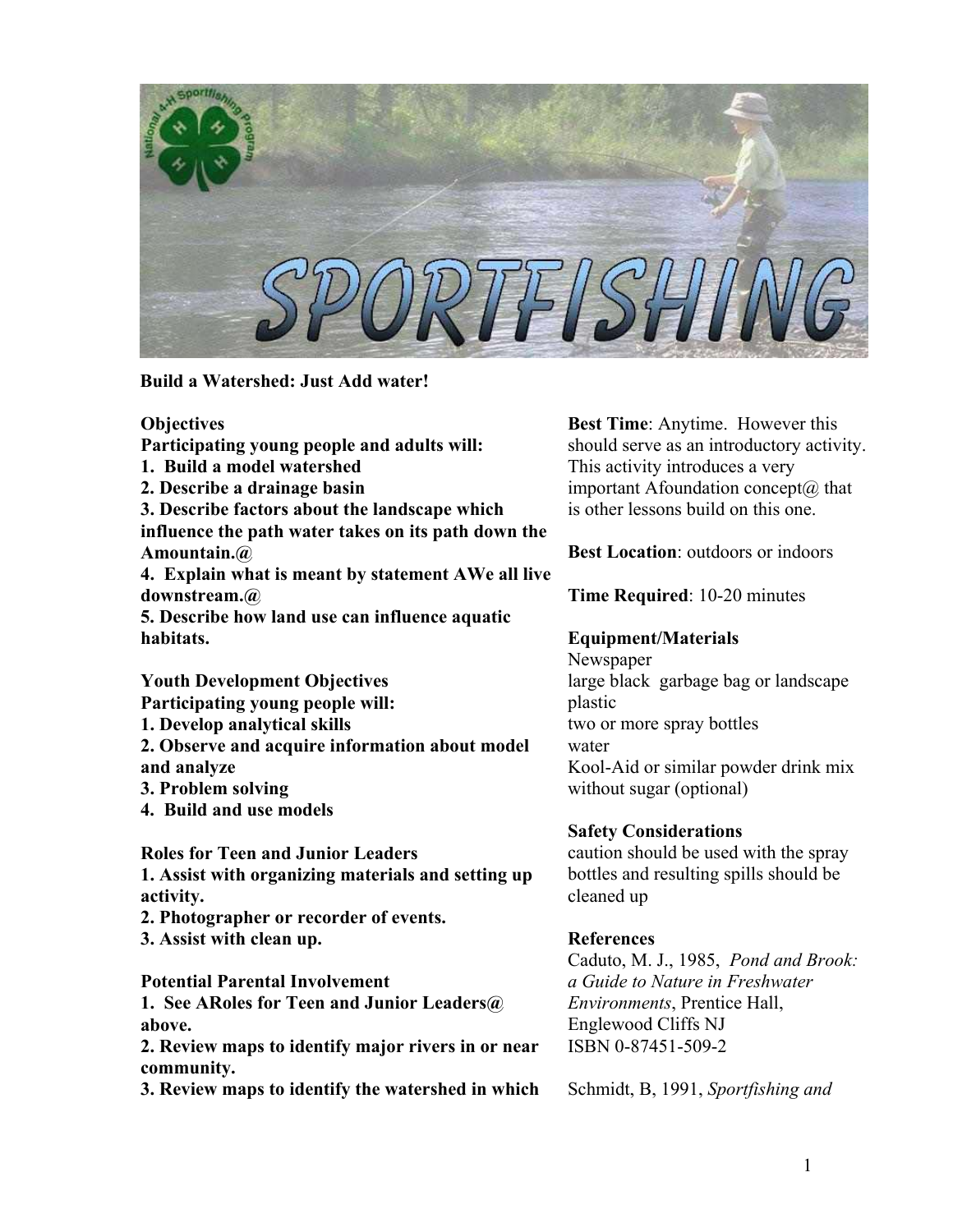**the family resides. 4. Identify activities within the watershed that may influence water quality.** 

**Evaluation Activities/Suggestions 1. Have youth describe why the water gathers collects and moves down the watershed. 2. Ask youth to describe how the water cycle influences aquatic habitats. 3. Have youth review map of local area and identify nearest river and stream.** 

**4. Ask youth to describe how the landscape influences the waterways in a watershed.** 

### **Lesson Outline**

### **Preparation**

#### **Presentation**

I What=s a watershed

- A. Definitions
- B. Examples of watersheds

#### II. Water cycle

- 1. Precipitation
- 2. Evaporation & transpiration
- 3. Percolation (soaking in)
- 4. Condensation (forming clouds)
- 5. Run off

*Aquatic Resources Handbook*, pp 43- 44, 48-55, 72-73, Kendall Hunt Publishing, Dubuque IA ISBN 0-8403- 6599-3

Schmidt, B, 1997, *Advanced Sportfishing and Aquatic Resources Handbook*, pp 99-101,107-108, Kendall Hunt Publishing, Dubuque IA. ISBN 0- 7872-3544-x

### **Application**

1. Fill spray bottles with water; use at least two and can use more.

2. Find a nice level spot that can get wet or is easily cleaned up, preferably outside.

Ask youth to **BRAINSTORM** definitions of the word watershed. **LIST** their responses on a blackboard, easel pad. **EXPLAIN** that sometimes models are used to teach and we are going to build a model of a watershed. **BRAINSTORM** list of nearby waters and watersheds.

Ask youth to **BRAINSTORM** sources of water we fish . Likely they will say precipitation, from upstream or underground.. **EXPLAIN** that group will be building a watershed and demonstrating what happens when it rains

 Crumple newspaper sheets and form a pile. Use at least six sheets; use more to make a larger watershed. Cover the pile with a large white plastic bag. This is the watershed

Youth with spray bottles **SIMULATE** "precipitation" over the watershed by spraying the plastic with the spray bottles. (Note: setting should be set to mist).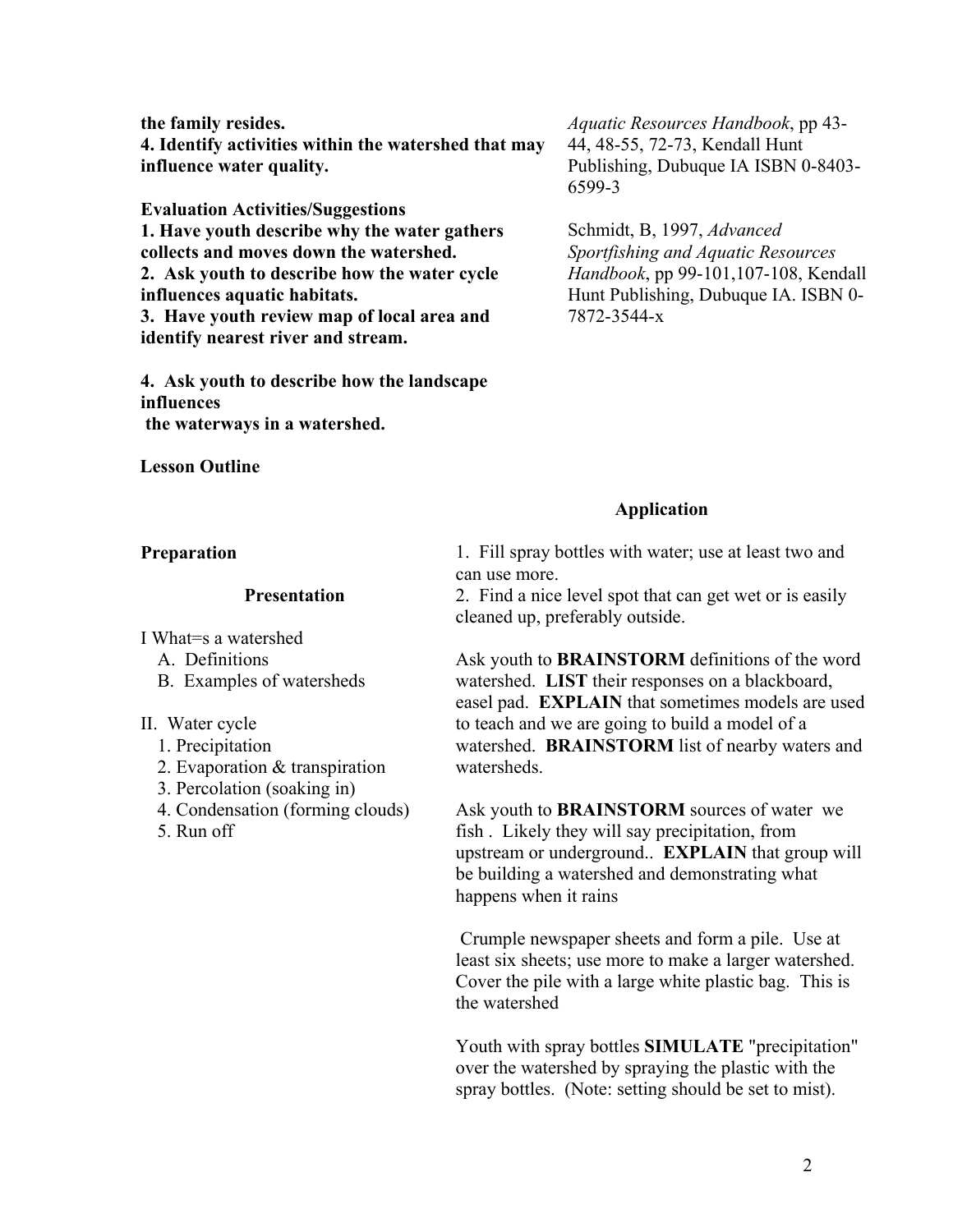III. Land and its influence on the path water takes

1. TopographyBlay of the land

2. ClimateBhow much precipitation

3. Ground/bedrockBhow much can soak in

4. Human activity

Youth should **OBSERVE** and **DESCRIBE** how water gathers and flows, due to gravity to lower end of watershed especially the paths run-off takes (simulated streams and rivers). If necessary **SHOW** how small streams gather and collect other streams and how these larger streams gather others forming Arivers.@

**ASK** youth to **ANALYZE** what they **OBSERVED** and relate that to places they fish**.** Then **ASK** what things in the model influence this model and the path water takes as it move through.

They should identify factors like climate, slope of land, composition of the ground, amount of rain. **USE**  probing questions like: Awhat do you think would happen if...

Flattened or raised >hill=, used a garden hose, used newspaper instead of plastic.

**SIMULATE** human disturbances (such as pollution or erosion) with kool-aid or other power drink mix. **ASK** youth to **OBSERVE** what happens to water downstream of this >spill.= **ASK** youth to **DESCRIBE** what they **OBSERVE** and how activity in the watershed can affect downstream habitats. **ASK** youth to **DESCRIBE** activities in their own watersheds that might impact the water they drink and/or fish in.

**CLOSE** the activity by **ASKING** youth to define: watershed, the factors that influence path water takes as it moves through a watershed and what is meant by "we all live downstream"

### **Summary Activity**

1. Do a quiet reflection and ask youth to visualize their favorite river or stream (or for saltwater habitats the inlets and outlets of bays etc.). Have them list in their journals or on separate paper the things that influence the path that water takes. Have them describe in their own words how humans use the land, and how those activities can influence the watershed.

### **Background**:

**Precipitation** that falls on land either **soaks into the ground or runs off.** Water that does not soak in runs off into streams. Streams usually follow well-defined **paths or channels**. Channels then converge into a river. These small streams, channels and rivers